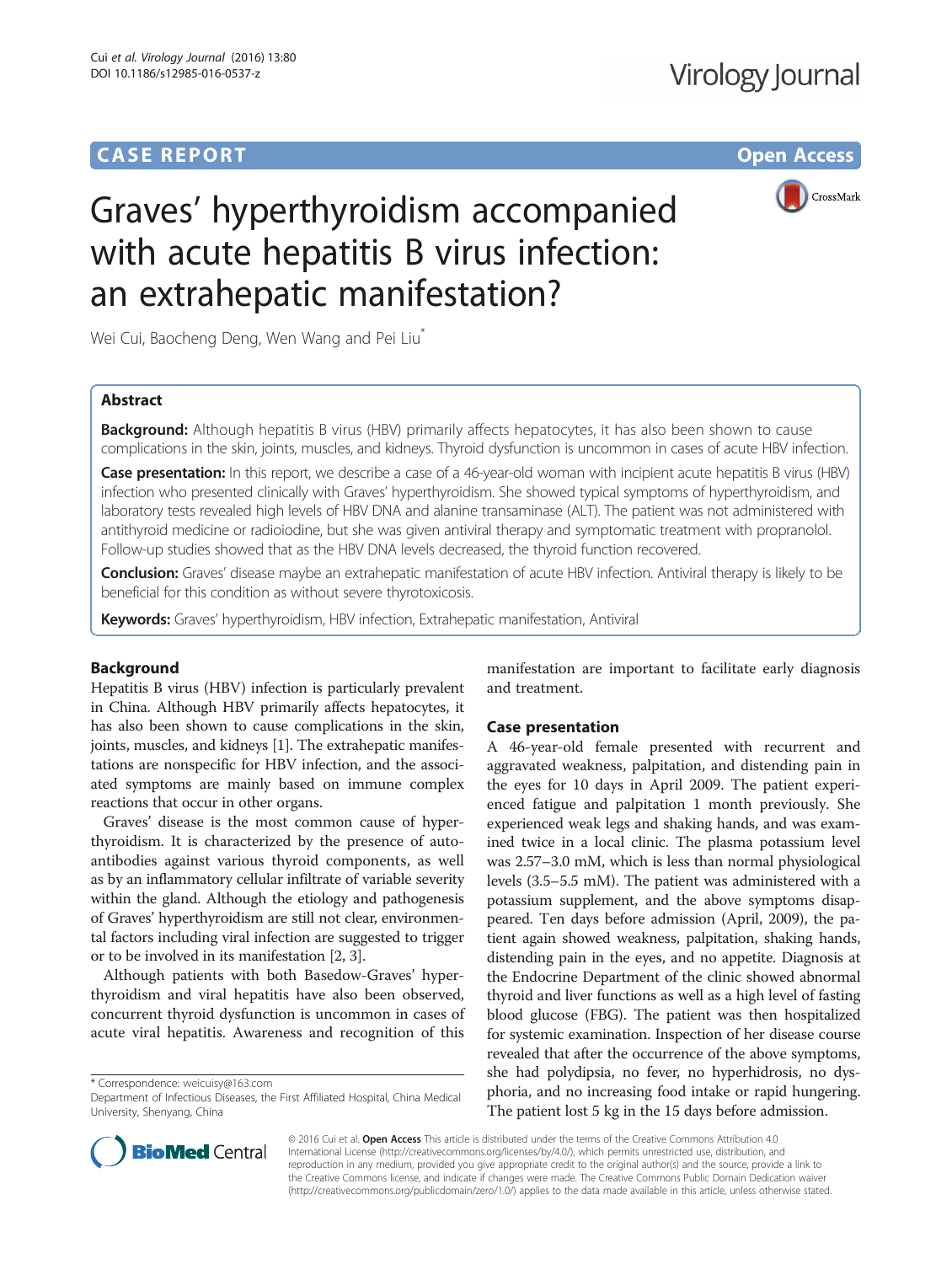The patient had no history of viral hepatitis (HBV markers was negative 3 years ago), tuberculosis, high blood pressure, diabetes mellitus, or thyroid disease. In addition, there was no history of surgery, trauma, blood transfusion, or HBV carriers among her family members. Physical examination showed conscious admission, a pulse rate of 98 beats per min, and bright eyes. The exophthalmometric values of her left and right eyes were both 18 mm. There was no Stellwag's sign, no von Graefe's sign, no Joffroy's sign, and no Mobiud sign. The thyroid gland was pliable and had mild swelling. There was no thyroid nodule or tenderness. Vascular bruit was negative, and there were no liver palms or spider angioma. In addition, there were no abnormalities of the heart, lung, or abdomen, and there was no swelling of the legs. Laboratory examination showed the following (Table 1): HbsAg<sup>+</sup>;  $HBeAg^+$ ; HBcAg IgM<sup>+</sup>; HBV DNA >5.0 × 10<sup>7</sup> copies/mL; an alanine transaminase (ALT) level of 351 U/L; negative for HAV-Ab, HCV-Ab, HEV-Ab,EBV-Ab,CMV-Ab and CMV DNA; increased levels of free triiodothyronine (FT3, 18.13 pM) and free thyroxine (FT4, 39.98 pM);

Table 1 Laboratory test results on admission

| Laboratory test<br>values on admission       | Value                                            | Reference<br>values   |
|----------------------------------------------|--------------------------------------------------|-----------------------|
| Biochemical tests of the liver               |                                                  |                       |
| ALT (U/L)                                    | 351                                              | $4 - 43$              |
| AST (U/L)                                    | 186                                              | $1 - 38$              |
| $T-BIL$ ( $\mu$ M)                           | 11.5                                             | $3.4 - 20.5$          |
| ALP (U/L)                                    | 136                                              | $35 - 100$            |
| $y$ -GT (U/L)                                | 92                                               | $7 - 45$              |
| Thyroid Function                             |                                                  |                       |
| FT3 (pM)                                     | 18.13                                            | 2.6300-5.7000         |
| FT4 (pM)                                     | 39.98                                            | 9.0100-19.0500        |
| TSH (mIU/L)                                  | 0.0364                                           | 0.3500-4.9400         |
| TRAb                                         | 11.23                                            | < 1.0                 |
| Virological aspects of HBV                   |                                                  |                       |
| <b>HBsAg</b>                                 | $+$                                              |                       |
| HBsAb                                        |                                                  |                       |
| HBeAg                                        | $^{+}$                                           |                       |
| HBeAb                                        |                                                  |                       |
| HBcAb-IgM                                    | $+$                                              |                       |
| HBV DNA (copies/mL)                          | $>5.0 \times 10^{7}$                             | $< 5.0 \times 10^{2}$ |
| Oral glucose tolerance test                  |                                                  |                       |
| Glu (0, 30, 60, 120, 180 min)<br>(mmol)      | 5.97, 14.73, 16.12,<br>15.85, 11.72              | $3.80 - 5.80$         |
| Insulin (0, 30, 60, 120, 180 min)<br>(mIU/L) | 11.47, 78.04, 96.75, 2.60-11.10<br>96.95, 46.85  |                       |
| C-Peptide<br>(0, 30, 60, 120, 180 min) (pM)  | 658.89, 2490.57,<br>3299.40, 3842.60,<br>2926.13 | 260.00-629.00         |

decreased levels of thyroid-stimulating hormone (TSH)  $(0.0364 \text{ mIU/L})$ , TRAb<sup>+</sup>, and TPO Ab<sup>-</sup>; and an abnormal oral glucose tolerance test. The color Doppler flow imaging (CDFI) of the thyroid showed a swollen thyroid gland and lymph nodes of the bilateral neck, while the CDFI of the liver was normal. The patient was diagnosed acute HBV infection and Graves' hyperthyroidism.

As a middle-aged female who was TRAb positive, the patient belongs to the population with a high incidence of autoimmune diseases. In addition, because she had no history of hyperthyroidism or HBV, and both appeared at once, the incipient hyperthyroidism was considered as an extrahepatic manifestation of acute HBV infection. Therefore, the patient was not given antithyroid medicine or radioactive  $131$ <sup>I</sup> therapy but only propranolol (10 mg, tid, po), as a symptomatic treatment, and entecavir (0.5 mg per day, os) to treat the HBV infection. The thyroid and liver functions as well as HBsAg levels were monitored. After 12 weeks of treatment, the FT3 level decreased to 3.80 pM, the FT4 level decreased to 12.23 pM, the TSH level increased to 1.4899 mIU/L, the HBV DNA level decreased to 8100 copies/mL, the ALT level was 112 U/L, the FBG level was 5.35 mM, and the postprandial blood glucose (PBG) level was 7.19 mM. At 24 weeks post-treatment, the HBV DNA level became undetectable, the HBsAg and HBeAg test results were negative, while the detection of HBeAb became positive, and that of HBsAb remained negative. In addition, the ALT level was 16 U/L, and the FBG, PBG, and thyroid functional parameters ranged within normal levels. Therefore, antiviral entacavir was stopped and the patient continued to be monitored. At 48 weeks post-treatment, HBV DNA remained undetectable, the ALT level stabilized at 17 U/L, HBsAg and HBeAg remained negative, and HBsAb became positive. In addition, the patient had normal thyroid functions. At the last follow up at 3 years post-treatment, the TSH, FBG, and ALT levels were normal and the HBsAg test was negative.

## **Discussion**

Herein, we report a case of Graves' hyperthyroidism that has a high likelihood to be associated with acute HBV infection. As a hepadnavirus, HBV primarily affects hepatocytes, leading to a number of hepatic complications (fibrosis, cirrhosis, and hepatocellular carcinoma). Although uncommon, several immune-mediated extrahepatic manifestations may develop during both acute and chronic HBV infection [\[1, 4\]](#page-3-0). These extrahepatic manifestations are nonspecific for HBV infection, and several of them are now well established, including serum sickness-like syndrome, glomerulonephritis, polyarthritis, and dermatological conditions as well as vascular and neurological complications [[5](#page-3-0)].

Graves' disease is a unique immune system disorder characterized by cell proliferation and excess function that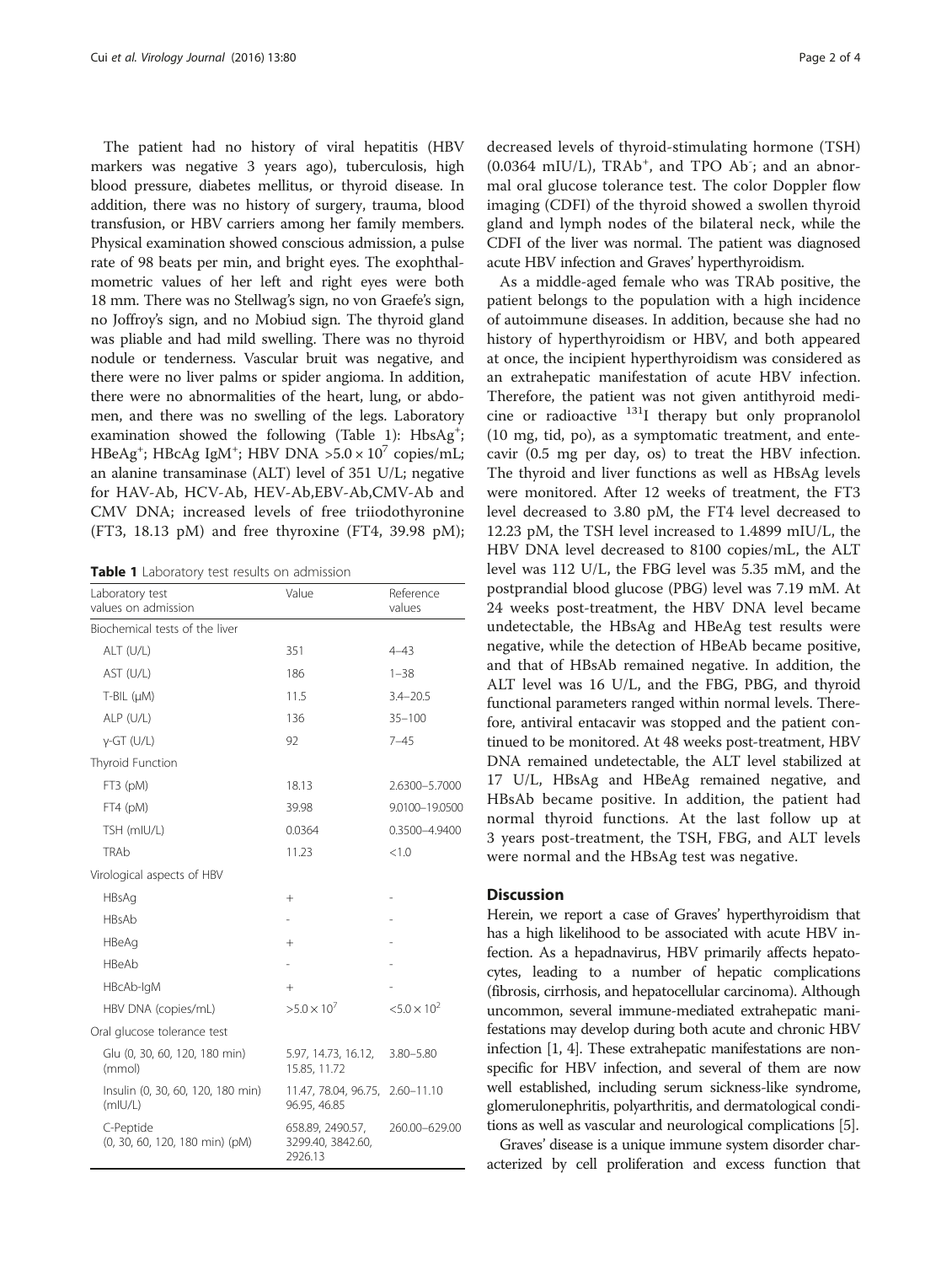results in the overproduction of thyroid hormones (hyperthyroidism). Hyperthyroidism in Graves' disease is caused by autoantibodies to the thyrotropin receptor (TRAbs), and measurement of these TRAbs can be useful for disease diagnosis and management. Because TRAbs are not controlled by the negative feedback system, stimulation of the thyroid often leads to the clinical thyrotoxic state of Graves' disease. Although the production of TRAbs in Graves' disease remains unclear, infections with various viruses, such as Coxsackie virus [[6](#page-3-0)], hantaan virus [\[7\]](#page-3-0), and Epstein-Barr virus (EBV) [\[3](#page-3-0)], have been implicated in the induction of Graves' disease. However, to date, there are no reports regarding the direct association between Graves' disease and HBV infection.

In the 1990s, extrahepatic HBV DNA sequences in patients with acute HBV infection have been identified by Southern blot hybridization analysis by Yoffe et al. [[8](#page-3-0)]. HBV nucleic acids were demonstrated in the lymph nodes, spleen, gonads, thyroid gland, kidneys, pancreas, and adrenal glands, with the most intense signal of hybridization observed with DNA extracted from the lymph nodes. This extrahepatic distribution of viral DNA suggests that HBV infection may cause diseases of other organs. Moreover, the association of subacute thyroiditis with acute HBV infection has been reported [\[9](#page-3-0)]. In addition, direct evidence of the presence of viruses or their components in the organ are available for retroviruses (HFV) and mumps in subacute thyroiditis as well as for retroviruses (HTLV-1, HFV, HIV, and SV40) in Graves' disease [[10](#page-3-0)]. Several patients with both Basedow-Graves' hyperthyroidism and viral hepatitis also have been observed by Mancini et al. [[11](#page-3-0)], and it was hypothesized that this association could be explained by the individual genetic pattern in which an immunological fragility conditioned a predisposition to autoimmune diseases. These reports support the likelihood that HBV infection might cause autoimmune-related thyroid disease and that the association may not be coincidental.

The patient presented in this case had no history of hyperthyroidism or hepatitis B and no family history of HBV infection. The case exhibited typical symptoms of hyperthyroidism, like palpitation and shaking hands. Physical examination revealed exophthalmos, thyroid gland swelling, and no signs of chronic hepatitis. Laboratory examinations showed both Graves' disease and HBV infection and HBsAg turned negative in 24w. These data support the diagnosis of Graves' hyperthyroidism accompanied with acute HBV infection. Although there was a lack of direct evidence that this case of hyperthyroidism was induced by acute HBV infection because a thyroid biopsy was not taken, the recovery of thyroid function with the clearance of HBV DNA indicates that it had a high likelihood being an extrahepatic manifestation of acute HBV infection.

Treatment of Graves' disease complications during acute HBV infection is a challenge for clinical physicians. Generally, most acute HBV infections (90 %) are self-limiting with clearance of the virus [\[12](#page-3-0)]; therefore, there is no need for antiviral treatment. However, antiviral therapy is required for patients with advanced liver disease, such as liver failure, or chronic HBV infection. To date, there is little information about whether antiviral treatment is needed for those with acute HBV infection and kidney or thyroid complications. It has been shown that antiviral therapy is beneficial for the recovery of proteinuria in HBV-associated glomerulonephritis [[13](#page-3-0)]. In our case, the patient was diagnosed with acute infection with a high HBV DNA titer and the disproportionally low ALT level as compared with most acute infections (500–1000 U/L [\[14](#page-3-0)]) indicates a high tendency for the patient to develop chronic HBV infection. In addition, HBV replication plays an important role in the pathogenesis of HBV-related extrahepatic syndromes. As antiviral therapy is helpful to reduce the viral replication and improve the damage of extrahepatic disease [\[15](#page-3-0)–[17](#page-3-0)], the patient was administered with entecavir. As for Graves' disease, common treatments include antithyroid drugs (ATDs) (e.g., propylthiouracil and tapazole), radioiodine, and surgical resection. The selected treatment is based on the patient's age, the extent of thyroid swelling, and whether the patient is pregnant or has exophthalmos or heart, liver, or kidney disease. ATDs are the first choice of treatment, while for patients with allergies to medication or a poor outcome, radioiodine should be used. In a previous report, therapeutic plasmapheresis and thyroidectomy were used to treat a 31-year-old man with preexisting hyperthyroidism and HBV infection due to worsened hepatic function and elevated thyroid hormone levels (thyrotoxicosis) [\[18](#page-3-0)]. As the woman in our case exhibited hyperthyroidism with abnormal liver function, we thought that the use of ATDs might aggravate liver injury. In addition, given that the patient had only mild swelling of thyroid and the thyrotoxicosis was not quite severe, the patient was not administered with ATDs but only propranolol as a symptomatic treatment together with antiviral entecavir. Follow-up examination revealed that this was a proper treatment because the thyroid function recovered as the HBV DNA level decreased.

### Conclusions

In conclusion, the recovery of thyroid function with the clearance of HBV DNA in our case implicates that autoimmune Graves' disease is an extrahepatic manifestation of acute HBV infection. Antiviral therapy to HBV may be a rapid, reliable, and effective way to treat those patients who have mild thyroid diseases associated with acute HBV infection.